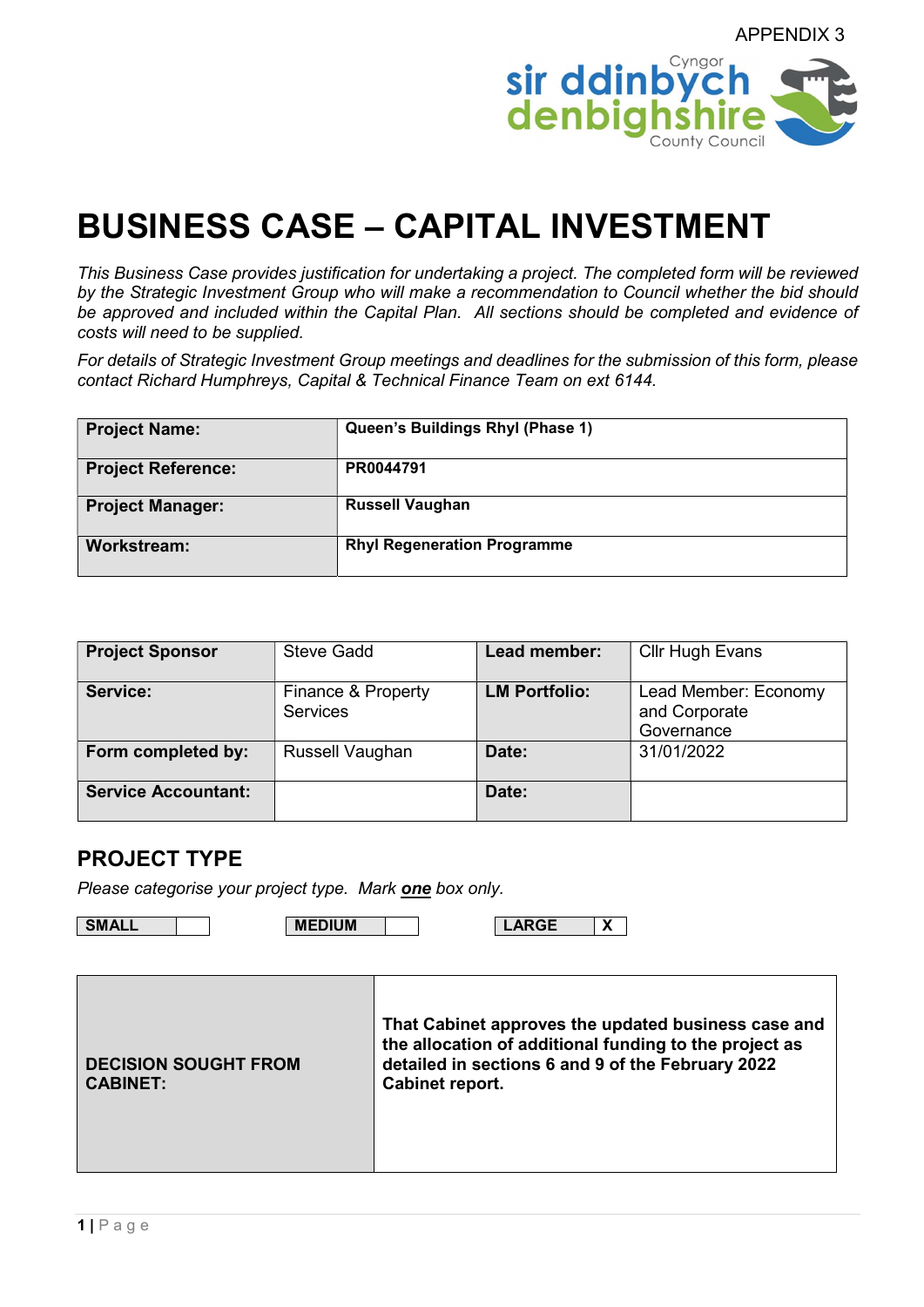

# EXECUTIVE SUMMARY

Highlights the key points in the Business Case to include:-

- what the project will achieve / important benefits
- estimated costs
- how the project will be funded

Denbighshire County Council, Welsh Government and a number of partners are working to reverse the issues which have beset Rhyl in recent years, and this includes ambitious plans to improve the Town Centre through a master planning approach. There are a number of eye-sore Town Centre properties which need to be dealt with as part of these efforts – particularly as they currently affect the perceptions of people arriving into the Town Centre. There are still countless numbers of negative attitudes, conversations and social media posts about Rhyl which describe historic visits to the town, despite the improvements made in recent years.

The Queen's Buildings need to be regenerated in a way which meets the agreed aspirations for the Town Centre going forward – including improving the physical appearance of this key area of the Town Centre, providing a new mix of productive economic uses, providing new business and employment and improve confidence in the Town Centre, increasing footfall and helping stimulate private sector investment in the town.

We are working with experienced designers and developers to create a concept for the Queens Market which aims to:

- Take an underused site and create a space which makes a positive long-term contribution to the Town Centre and Rhyl.
- Provide a quality offer of mixed uses with the potential for food and drink, leisure, retail, offices, residential and civic space.
- Increase the number of people spending time in Rhyl Town Centre.

The current proposals have been developed with Wynne Construction and their design team. Wynne were appointed via the North Wales Construction Partnership framework and have a proven record of delivering successful projects throughout North Wales and further afield.

Before any development commences the majority of the buildings that have been acquired have been demolished. The exception is the red brick building which fronts onto Sussex Street, an attractive red brick façade which is within Rhyl Town Centre Conservation Area, which has been retained and will be restored and form one of the entrances to a new event space and market hall.

The key elements of the first phase of the project are:

• The development of an indoor food / market hall to accommodate 7 hot food kiosks, 15 permanent market stalls and seating for up to 180 people dining;

• The development of a flexible space which could accommodate a range of events including speciality markets, exhibitions, music, theatrical and film performances.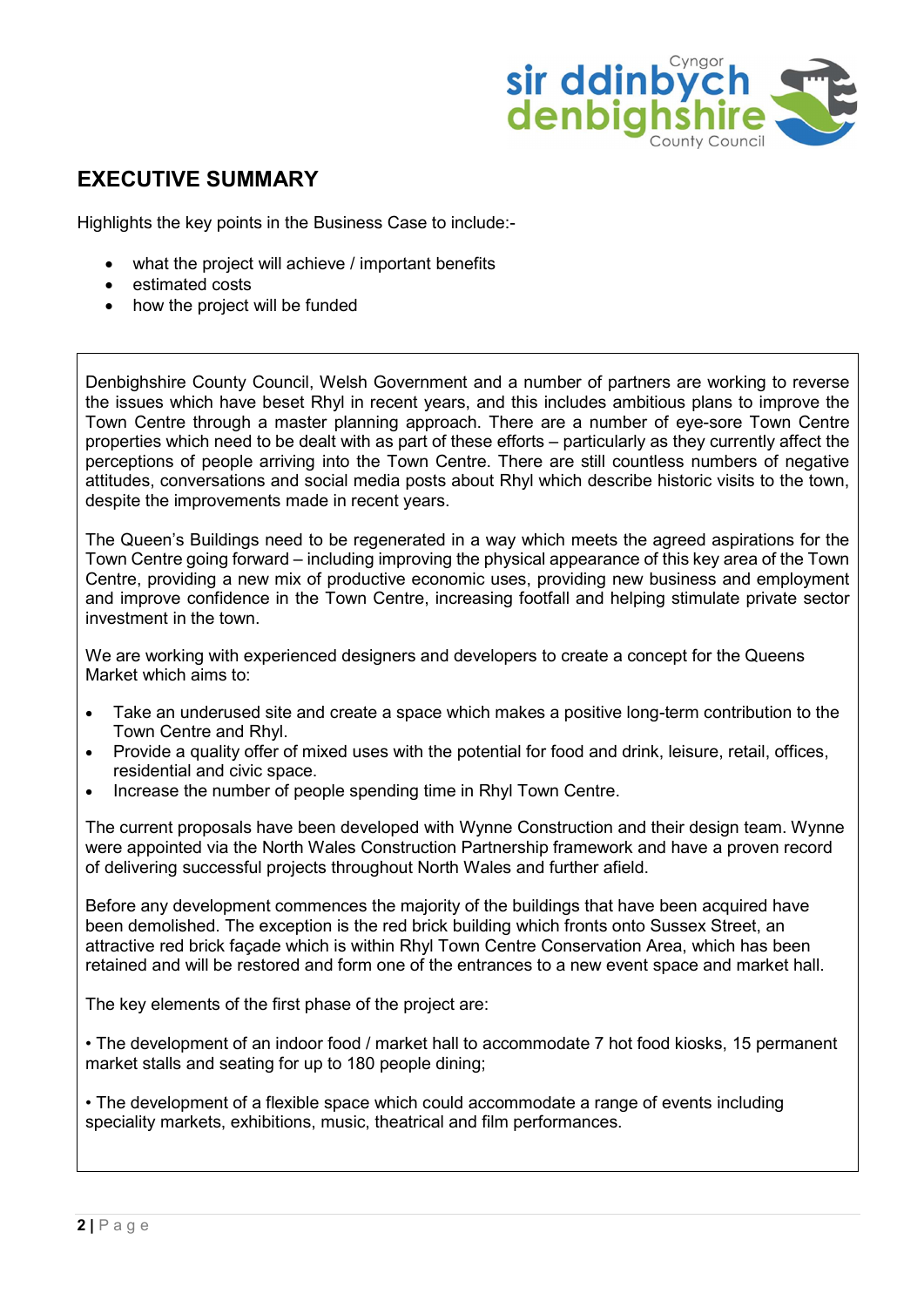

• Toilets and a bar area which will serve both the above spaces, resulting in a building (including the market hall and event space detailed above) providing a footprint for this phase of the development of 1,919m2;

• Installation of a drainage attenuation tank which is a critical piece of infrastructure required by Welsh Water to ensure that the existing drainage network is not overrun in a storm event by surface water emanating from the development. The attenuation tank will serve both phase 1 and later phases, but can only be installed as part of phase 1 to avoid unnecessary ground disturbance and significant additional costs in later phases.

• 201m2 refurbishment of the existing Queens Chambers into 2 retail units and first floor office

• The creation of 1,821m<sup>2</sup> of new, permanent public realm adjacent to the new market hall, including the important connection through to West Parade seafront.

• The creation of 2,271m<sup>2</sup> of temporary landscaping where buildings have been demolished, prior to future development.

• The retention of the existing 20 (18 + 2 disabled) space council car park

#### Estimated costs and funding sources

The estimated cost to deliver this project is £12.620m. The funding in place is £11.122m (see below)

| <b>Funding Source</b>                       | <b>Amount</b> |
|---------------------------------------------|---------------|
| WEFO - Building for the Future              | £3,350,000    |
| Welsh Government- Targeted Match Funding    | £2,500,000    |
| Welsh Government- Transforming Towns        | £809,261      |
| Welsh Government- Economic Stimulus 2019/20 | £311,000      |
| Welsh Government- Economic Stimulus 2020/21 | £500,000      |
| <b>DCC Capital</b>                          | £3,400,000    |
| <b>DCC Asbestos Budget</b>                  | £252,000      |
| <b>TOTAL</b>                                | £11,122,261   |

This leaves a funding shortfall of approx. £1.5m. The team will continue to pursue all avenues for additional external funding, but the Council should be prepared to fund the funding shortfall in its entirety. The project are seeking an additional Denbighshire CC capital funding contribution of £1.5 million to keep the project on track and enable us to develop phase 1 and enable future phases.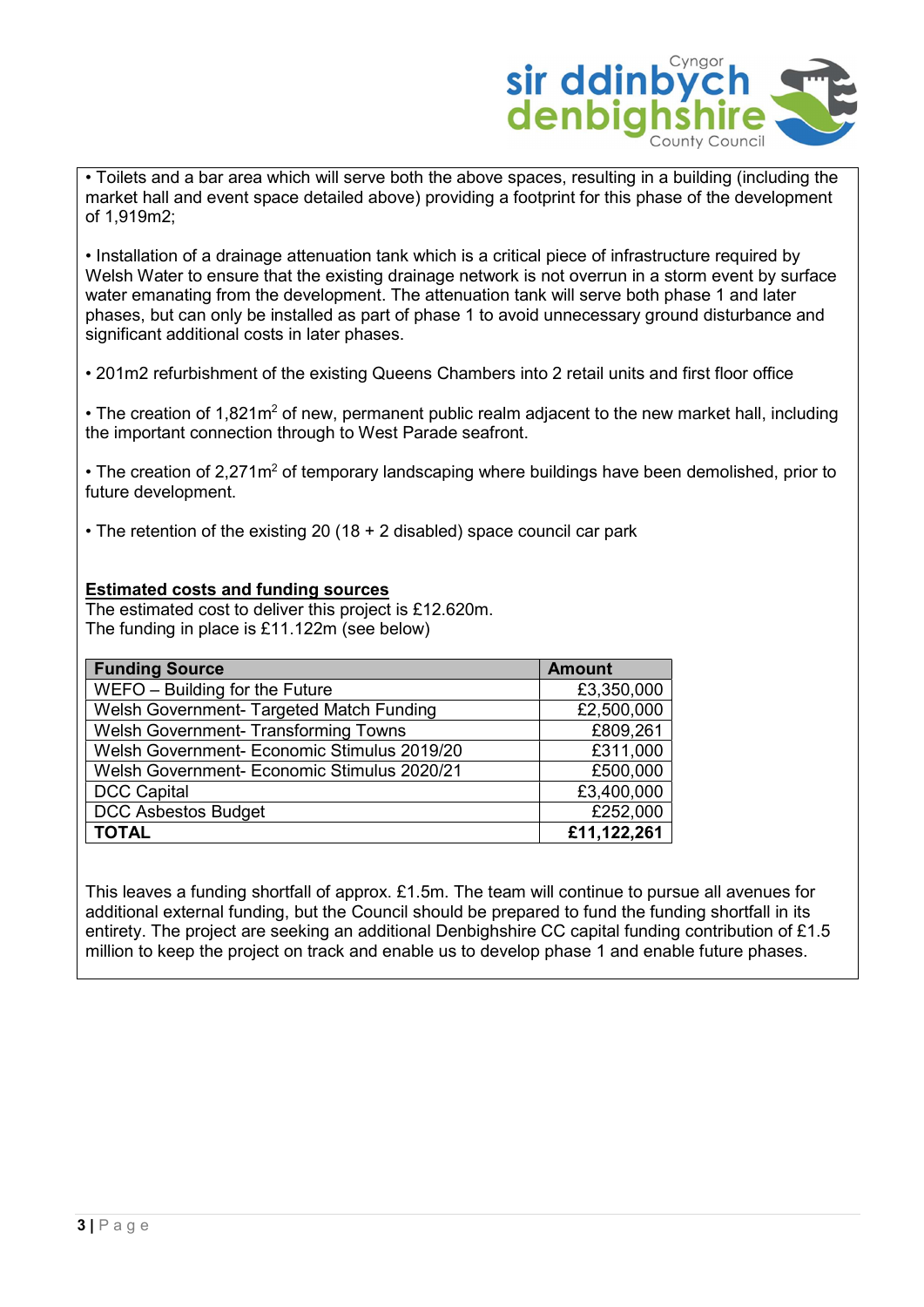

#### BUSINESS OPTIONS

Analysis and reasoned recommendation for the base business options of: do nothing / do the minimal or do something

| <b>Option title:</b>                                                                                                                                                                                                                                                                                                         |                                                            | Do nothing - maintain the existing situation (cleared, demolished site<br>but no development) |                 |                                                                                            |              |  |
|------------------------------------------------------------------------------------------------------------------------------------------------------------------------------------------------------------------------------------------------------------------------------------------------------------------------------|------------------------------------------------------------|-----------------------------------------------------------------------------------------------|-----------------|--------------------------------------------------------------------------------------------|--------------|--|
| Please provide brief details:                                                                                                                                                                                                                                                                                                |                                                            |                                                                                               |                 |                                                                                            |              |  |
| This option involves the Council not progressing any further with the development of Phase 1 of the<br>scheme.                                                                                                                                                                                                               |                                                            |                                                                                               |                 |                                                                                            |              |  |
| If we were to not progress any further, we would be left with a large cleared site within the town<br>centre of Rhyl. This would result in us not receiving the £3.350m of ERDF funding, and WG<br>potentially clawing back in excess of £2.5m of funding already drawn down.                                                |                                                            |                                                                                               |                 |                                                                                            |              |  |
| <b>Time, Quality and Benefits:</b>                                                                                                                                                                                                                                                                                           |                                                            |                                                                                               |                 | Please mark with an X how this option compares with the preferred option in terms of Cost, |              |  |
| <b>Costs</b>                                                                                                                                                                                                                                                                                                                 | Costs more                                                 |                                                                                               | <b>Time</b>     | Takes longer to<br>deliver                                                                 |              |  |
|                                                                                                                                                                                                                                                                                                                              | Costs the same                                             |                                                                                               |                 | Takes the same to<br>deliver                                                               |              |  |
|                                                                                                                                                                                                                                                                                                                              | Costs less                                                 | X                                                                                             |                 | Is quicker to deliver                                                                      | $\mathbf{x}$ |  |
| Quality                                                                                                                                                                                                                                                                                                                      | Improves the quality                                       |                                                                                               | <b>Benefits</b> | Improves benefits                                                                          |              |  |
|                                                                                                                                                                                                                                                                                                                              | Is the same quality                                        |                                                                                               |                 | No impact on<br>benefits                                                                   |              |  |
|                                                                                                                                                                                                                                                                                                                              | Is a lower quality                                         | X                                                                                             |                 | <b>Worsens benefits</b>                                                                    | X            |  |
|                                                                                                                                                                                                                                                                                                                              | What is the main reason this option has not been selected? |                                                                                               |                 |                                                                                            |              |  |
| This option is not the preferred option going forward as it would result in the following:<br>the state of the state of the state of the state of the state of the state of the state of the state of the state of the state of the state of the state of the state of the state of the state of the state of the state of t |                                                            |                                                                                               |                 |                                                                                            |              |  |

- The Council would have to give back most, if not all or the money secured externally and foot the bill to date which is in excess of £6.3m.
- The benefits of the development would not be delivered thus not contributing towards the regeneration of Rhyl.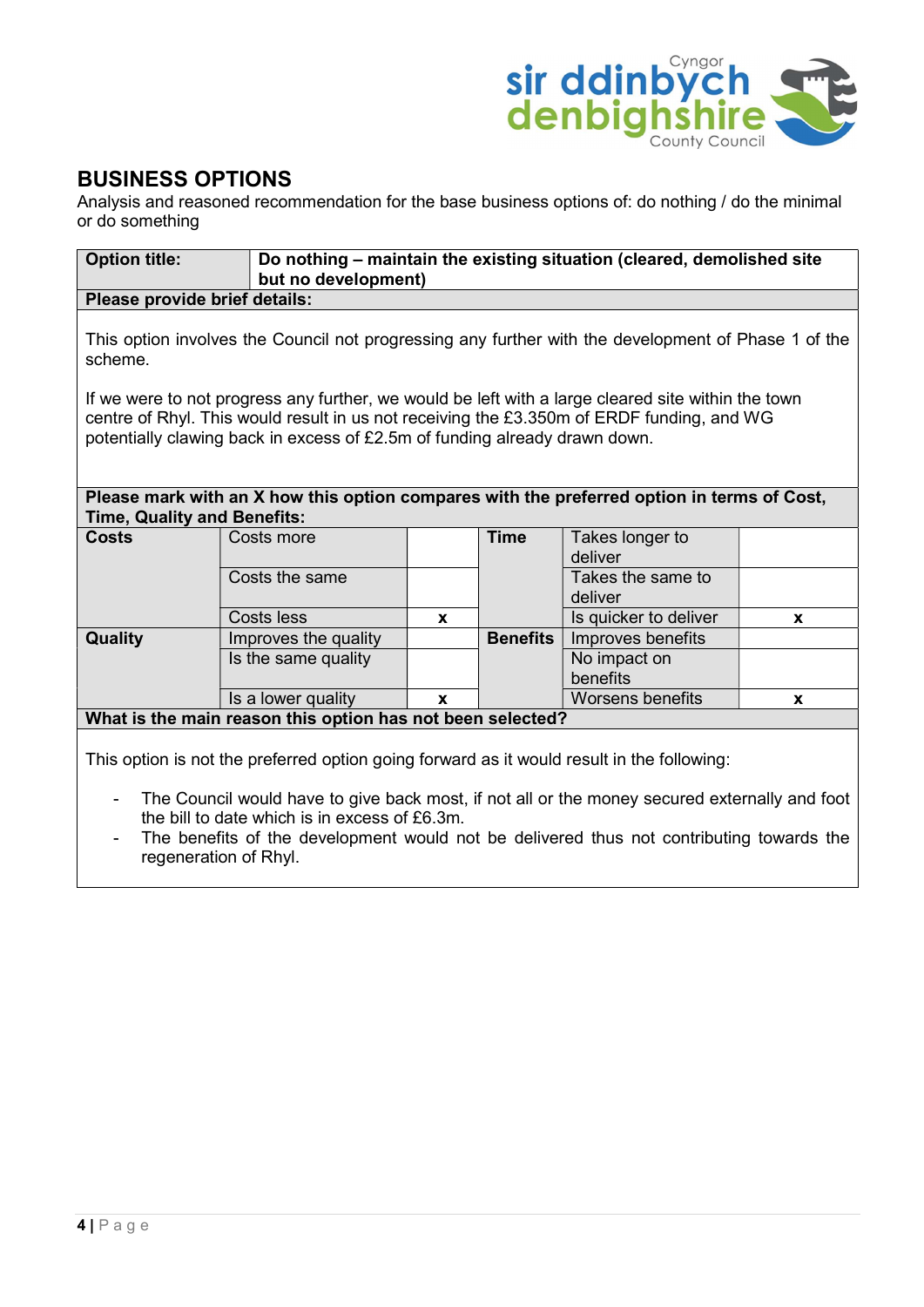

# EXPECTED BENEFITS

The benefits that the project will deliver expressed in measurable terms against the situation as it exists prior to the project

The site was acquired as part of the wider regeneration strategy for Rhyl with the specific aims of:

- Addressing the eyesore nature of the partially derelict and dilapidated site to improve the physical appearance of this key area of the town centre, providing a much more positive image of the town for shoppers and visitors;
- To provide a new mix of uses on the site to help reinvigorate the town centre, with a clear focus on returning the site to a productive economic use and providing new business and employment opportunities;
- To improve confidence in the town centre, increasing footfall and helping to stimulate further private sector investment in the town.

| <b>Output</b>                      | Phase 1<br>outputs  | <b>Comments</b>                                                                                                   |
|------------------------------------|---------------------|-------------------------------------------------------------------------------------------------------------------|
| Jobs accommodated                  | 140                 | Based on enterprise numbers                                                                                       |
| Enterprises<br>accommodated        | 25                  | 7 hot food units<br>15 permanent market kiosks<br>2 retail units (Sussex Street)<br>1 management company/operator |
| Land developed                     | $0.65$ Ha           |                                                                                                                   |
| Premises created or<br>refurbished | 4,160m <sup>2</sup> |                                                                                                                   |
| Gross jobs created                 | 35                  | Based on enterprise numbers                                                                                       |
|                                    |                     |                                                                                                                   |

# EXPECTED DIS-BENEFITS

Outcomes perceived as negative by one or more stakeholders

The extent of demolition may be perceived as a negative to some interested members of the public and/or local members

#### **TIMESCALE**

Over which the project will run (summary of the Project Plan) and the period over which the benefits will be realised

| <b>Date</b> | <b>Milestone</b>                                                         |
|-------------|--------------------------------------------------------------------------|
| 26/01/2021  | <b>Commence Demolition</b>                                               |
| 05/08/2021  | Appoint contractor for phase 1 development (via North Wales Construction |
|             | Framework)                                                               |
| 08/09/2021  | Receive planning permission                                              |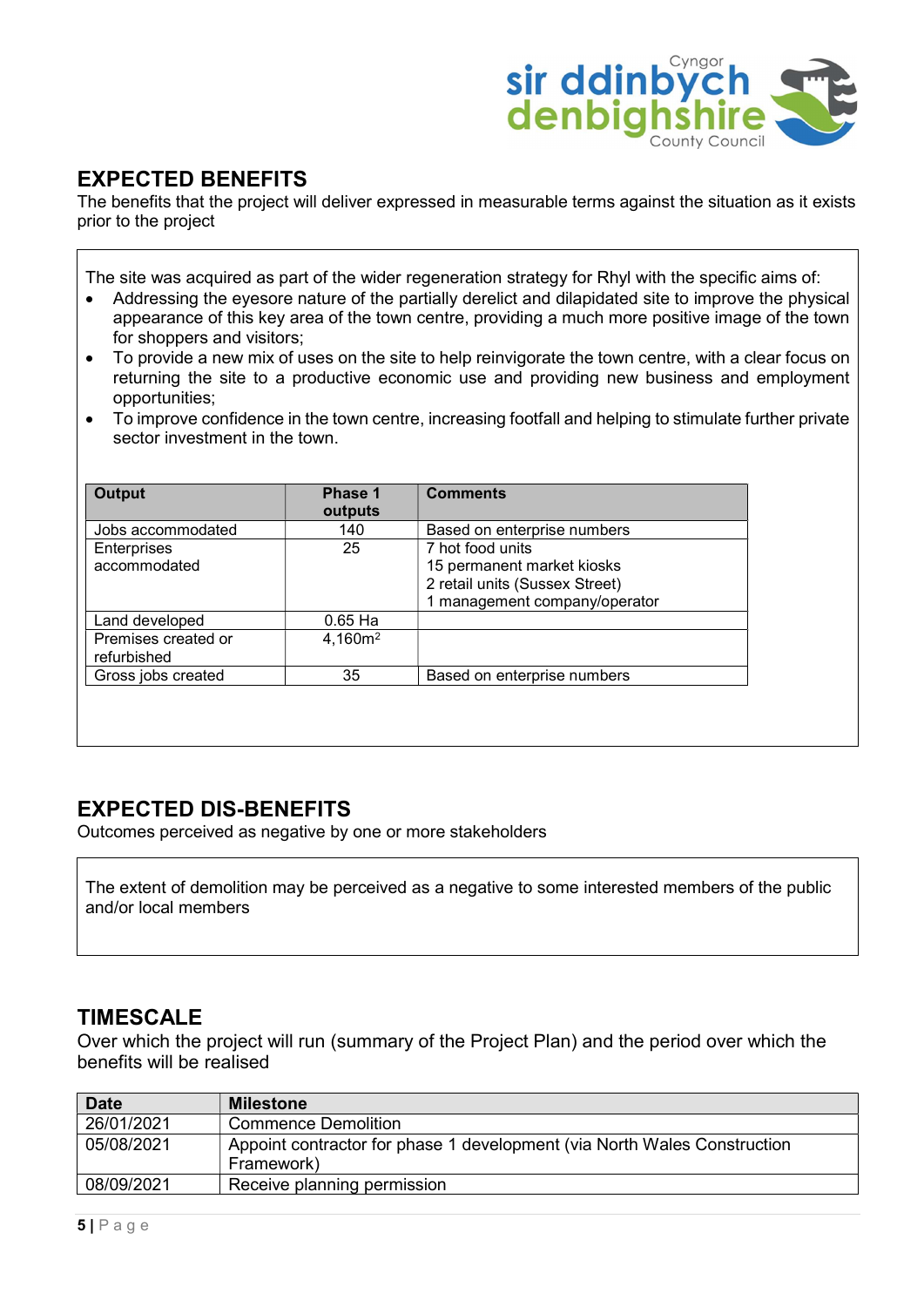

| 04/02/2022 | Demolition complete                                     |
|------------|---------------------------------------------------------|
| 15/02/2022 | Seek approval from Cabinet to source additional funding |
| 15/03/2022 | Seek approval from Cabinet to let construction contract |
| 02/05/2022 | Start phase 1 development                               |
| 08/03/2023 | Complete phase 1 development                            |
| 03/04/2023 | Open for business                                       |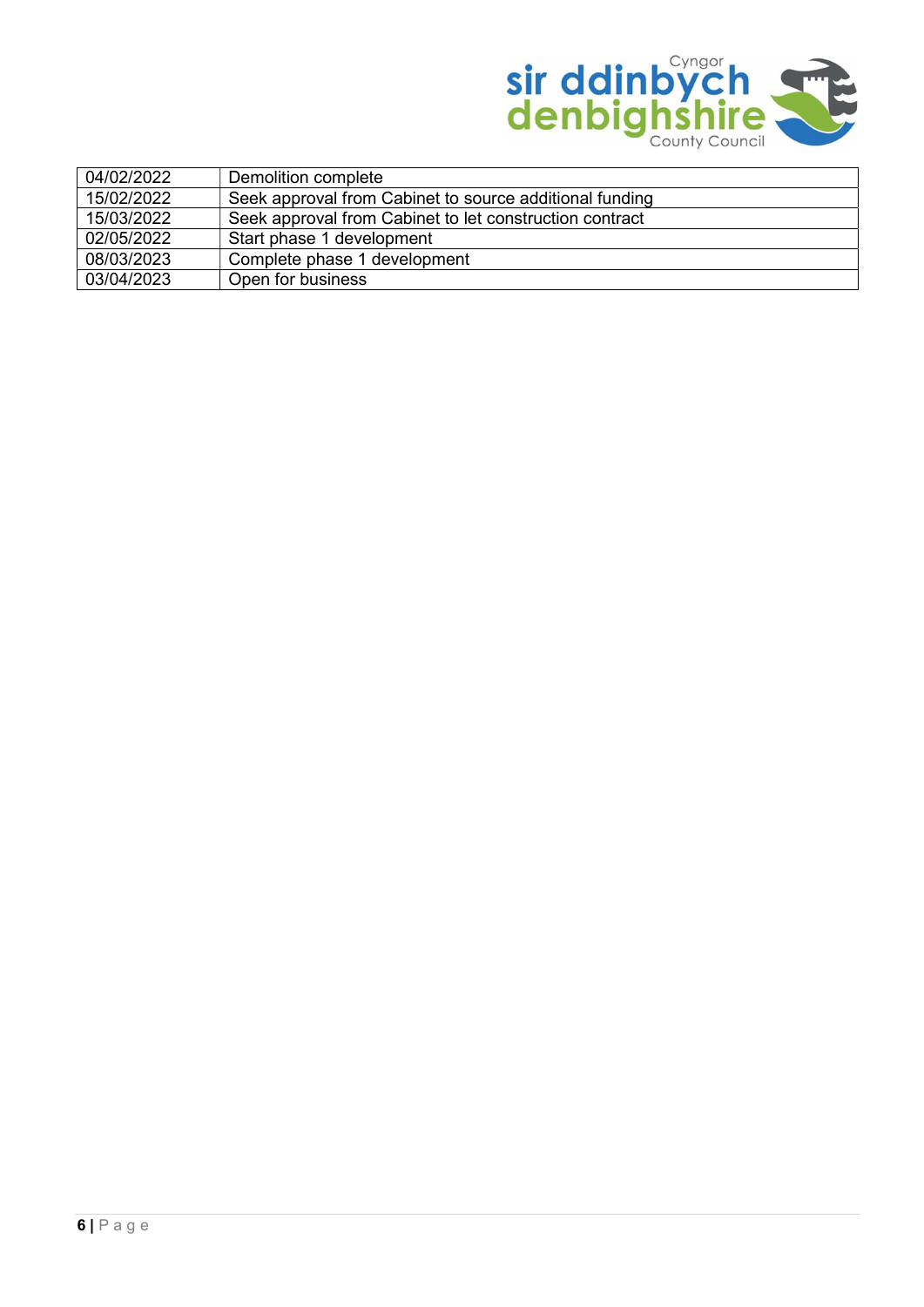

# CAPITAL COSTS – CONSTRUCTION PROJECTS

| <b>Element</b>                                                 | <b>Spend to date</b> | <b>Budget estimate</b> |
|----------------------------------------------------------------|----------------------|------------------------|
| Acquisition                                                    | £3,022,881           | £3,022,881             |
| Business Relocation, Extinguishment & Disturbance              | £604,805             | £610,000               |
| Asbestos removal - pre-demolition contract                     | £171,482             | £171,482               |
| H & S/Emergency Works                                          | £29,278              | £29,278                |
| <b>Building Clearance</b>                                      | £80,988              | £80,988                |
| Holding Costs (utilities, rates, etc.)                         | £33,739              | £35,000                |
| Professional Fees (DCC)                                        | £121,005             | £130,184               |
| Demolition/Construction preparation works                      | £138,589             | £155,000               |
| Demolition                                                     | £860,737             | £1,212,999             |
| Asbestos removal - demolition contract                         | £798,856             | £798,856               |
| Consultant Fees to point of planning submission (RIBA Stage 3) | £311,068             | £311,068               |
| Consultant Fees - planning to commencement of construction     | £33,833              | £270,000               |
| Consultant Fees - construction period                          | £0                   | £334,711               |
| Consultant Fees -12 month retention period/snagging            | £0                   | £15,000                |
| Construction of Market Hall/Event Space/Queens Chambers        |                      |                        |
| <b>Fittings and furnishings</b>                                |                      |                        |
| <b>Utilities</b>                                               |                      |                        |
| <b>External Landscaped areas</b>                               |                      |                        |
| Temporary Landscaped areas (future phases)                     | £0                   | £5,443,034             |
| Contingency                                                    |                      |                        |
| Preliminaries                                                  |                      |                        |
| OHP                                                            |                      |                        |
| Legal & Marketing                                              |                      |                        |
| <b>TOTAL</b>                                                   | £6,207,260           | £12,620,481            |

| Please provide details of proposed capital funding sources  |                       |            |          |         |            |              |
|-------------------------------------------------------------|-----------------------|------------|----------|---------|------------|--------------|
| <b>Enter details of</b><br>funding source                   | <b>Status:</b>        | 2019/20    | 2020/21  | 2021/22 | 2022/23    | <b>TOTAL</b> |
| <b>ERDF-Building</b><br>for the Future                      | In principle<br>award |            |          |         | £3,350,000 | £3,350,000   |
| Welsh<br>$Government -$<br><b>Targeted Match</b><br>Funding | Received              | £2,500,000 |          |         |            | £2,500,000   |
| <b>DCC Capital</b><br>contingency                           | Received              | £1,900,000 |          |         |            | £1,900,000   |
| <b>DCC Asbestos</b><br><b>Budget</b>                        | Received              | £127,000   | £125,000 |         |            | £252,000     |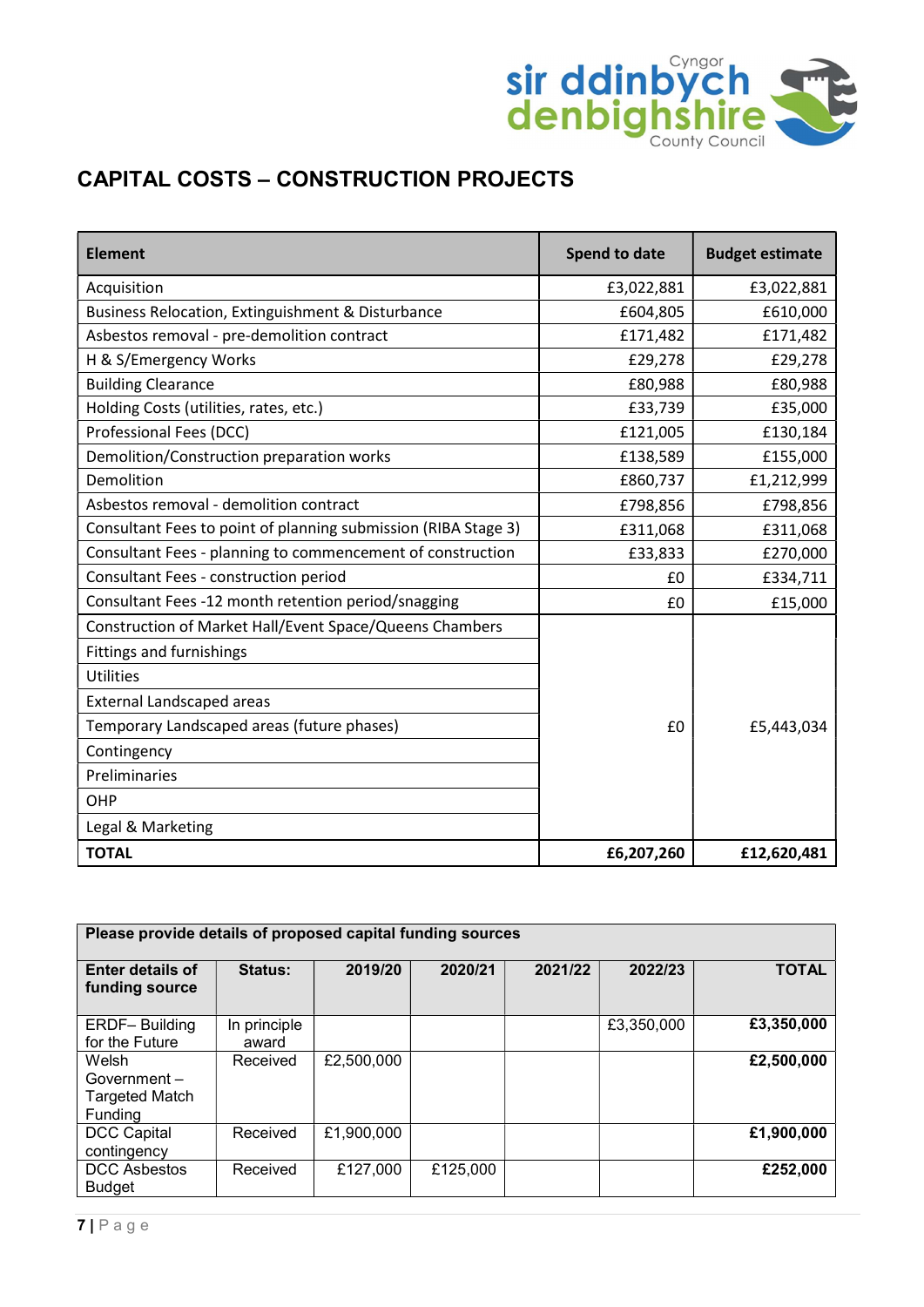

| WG Economic<br>Stimulus Grant) | Received                         | £311,000   | £500,000   |          |            | £811,000     |
|--------------------------------|----------------------------------|------------|------------|----------|------------|--------------|
| DCC capital<br>funding         | Received                         |            | £1,500,000 |          |            | £1,500,000   |
| WG-<br>Transforming<br>Towns   | Received                         |            |            | £809,261 |            | £809,261     |
| <b>DCC Capital</b><br>funding  | Requested<br>at Feb<br>Committee |            |            |          | £1,500,000 | £1,500,000   |
| <b>TOTAL</b>                   |                                  | £4,828,000 | £2,125,000 | £809,261 | £4,850,000 | £12,622,261, |

#### REVENUE COST IMPACT

#### TO BE COMPLETED FOR ALL PROJECTS

In considering whether a project should be developed due regard should be made to the potential impact on revenue budgets.

| If the activity will result in a requirement for additional revenue funding, please provide details<br>below: |                                                    |                                                     |                              |
|---------------------------------------------------------------------------------------------------------------|----------------------------------------------------|-----------------------------------------------------|------------------------------|
| What is the impact of this project in terms of the annual<br>revenue requirement for:                         | <b>Existing</b><br><b>Revenue</b><br><b>Budget</b> | Post-<br>project<br><b>Revenue</b><br><b>Budget</b> | Increase/<br><b>Decrease</b> |
| staff costs (salaries and associated)                                                                         |                                                    |                                                     |                              |
| energy costs (heating, lighting, ICT, etc)                                                                    |                                                    |                                                     |                              |
| property maintenance and servicing costs                                                                      |                                                    |                                                     |                              |
| other property related costs (rental, insurance, etc)                                                         |                                                    |                                                     |                              |
| ongoing ICT costs (licences, etc)                                                                             |                                                    |                                                     |                              |
| mileage of Denbighshire fleet vehicles                                                                        |                                                    |                                                     |                              |
| mileage for business travel by Denbighshire employees<br>using their personal vehicles                        |                                                    |                                                     |                              |
| <b>OTHER (please enter)</b>                                                                                   |                                                    |                                                     |                              |
| <b>OTHER (please enter)</b>                                                                                   |                                                    |                                                     |                              |
| <b>OVERALL REVENUE REQUIREMENT</b>                                                                            |                                                    |                                                     |                              |

At this stage, the revenue implications of the project have not been fully assessed, but the concept is that the running costs associated with the building will be covered (and exceeded) by the income generated through the market stall fees, bar income and events programme. The proposed approach is that the management and operation of the building will be leased out to a third party operator and that operator will be responsible for meeting the revenue costs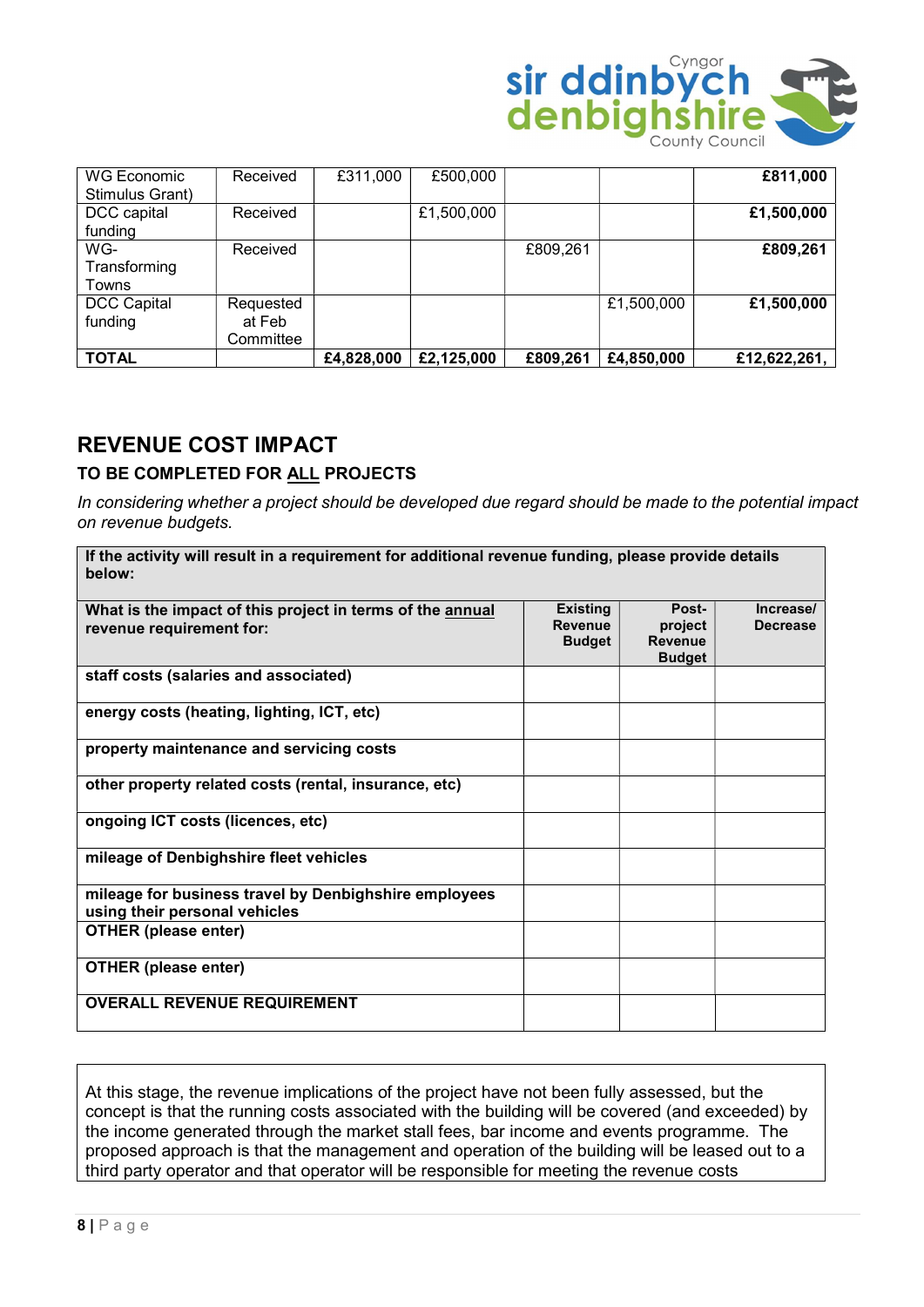

associated with the building. A procurement process will commence shortly to get an operator on board and will be advertised via Sell2Wales.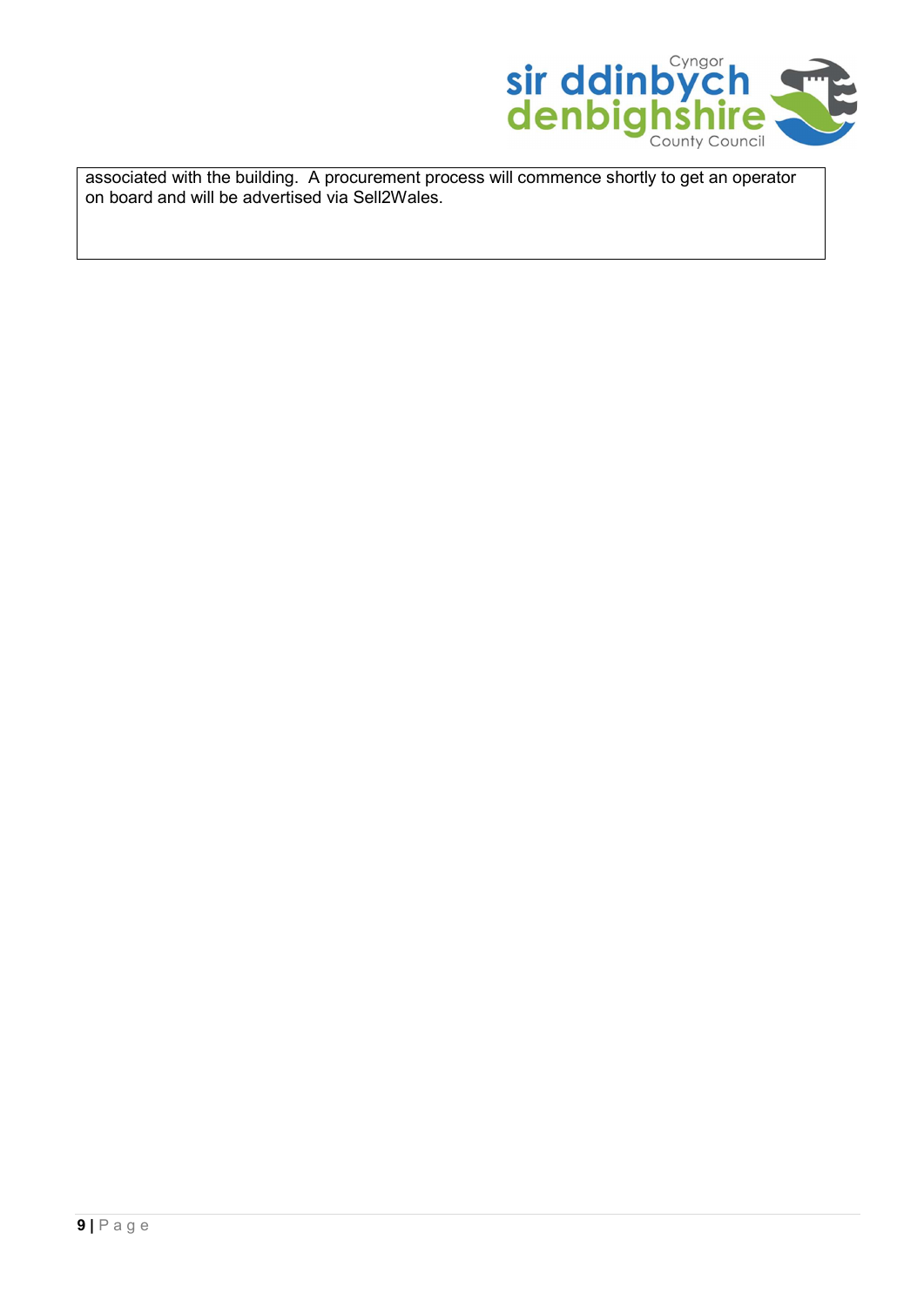

# PROJECT MANAGEMENT

Please provide details of proposed project management – Establishment of Project Board etc

Project Governance will be provided by the Queen's Buildings Project Board. Members of the Board include DCC's Chief Executive (Graham Boase), Project Executive (Mark Dixon) Leader of the Council (Cllr Hugh Evans) and Deputy Leader of the Council (Cllr Julian Thompson-Hill) along with other key officers within DCC. There is also attendance from the Welsh Government's Head of Regeneration North and Mid Wales (Carole Weller).

The project also comes under the umbrella of the Rhyl Regeneration Programme. This group is chaired by our Chief Executive (Graham Boase), with relevant Group Members including the Council's Head of Property and Finance / Section 151 Officer (Steve Gadd), Head of Planning, Public Protection and Countryside Services (Emlyn Jones), Head of Highways, Facilities and Environmental Services and the Head of Regeneration North & Mid Wales for Welsh Government (Carole Weller).

The project is one of the Council's key projects so will be managed by a member of the Corporate Programmes Office (Russell Vaughan) and led by the Housing Development Manager (Mark Dixon). PRINCE2 project management methodology will be used in delivering this scheme in line with the Council's protocols.

The project leads will be accountable to a Project Board, which will oversee all aspects of project delivery and review submitted Highlight Reports on a six weekly cycle.

#### STATUTORY REQUIREMENTS / HEALTH & SAFETY

This section should identify how the activity will help Denbighshire meet any of its statutory requirements. Please include any Health & Safety Issues that the activity will address in this section. Please leave blank if not applicable.

There were countless issues with the structural integrity of the majority of buildings on the site hence the need for them to be demolished. The one remaining building, the Queen Chambers' has had extensive remedial works carried out to ensure the safe demolition of the adjoin market hall and to help maintain it for future refurbishment and use.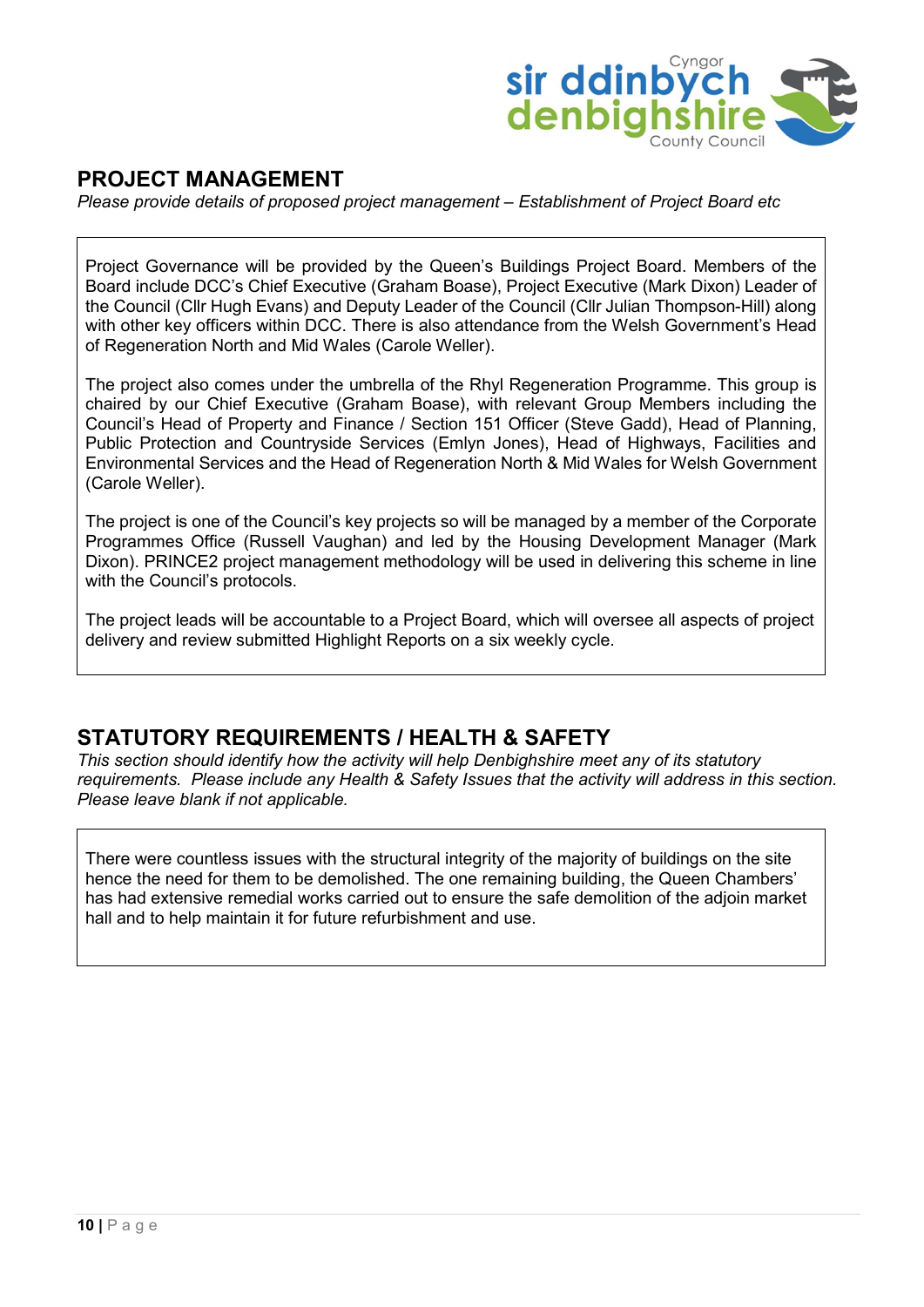

#### CARBON MANAGEMENT IMPACT

Please consult with Denbighshire's Principal Energy Manager before completing this section.

Denbighshire has committed to reducing its carbon emissions by 15% by 2020. The Business Case requires you to make a forecast for the anticipated carbon emissions impact of the project. Please mark a cross in the appropriate box.

| Forecasts:                                                                            | Annual<br>(current) | Carbon<br>Equivalent | Annual<br>(Post<br>Project) | Carbon<br>Equivalent | Carbon<br>Variance |
|---------------------------------------------------------------------------------------|---------------------|----------------------|-----------------------------|----------------------|--------------------|
| <b>Energy consumption:</b><br>$(UNIT = kWh)$                                          |                     |                      |                             |                      |                    |
| <b>Mileage of Denbighshire Fleet vehicles:</b><br>(UNIT = miles travelled)            |                     |                      |                             |                      |                    |
| Tonnes of waste produced going to landfill:<br>(UNIT = tonnes)                        |                     |                      |                             |                      |                    |
| Tonnes of waste produced being recycled:<br>(UNIT = tonnes)                           |                     |                      |                             |                      |                    |
| <b>Mileage of Business Travel (personal</b><br>vehicles):<br>(UNIT = miles travelled) |                     |                      |                             |                      |                    |
| <b>TOTAL CARBON EMISSIONS</b>                                                         |                     |                      |                             |                      |                    |

The first stage of the project was to demolish a large number of derelict and inefficient buildings in Rhyl town centre. These have previously been used as hotels, amusement arcades, nightclubs, café's and markets but to name a few uses.

Construction will be a simple portal frame, using a mix of structural steel and wood, along with glazing to provide good natural light levels.

Obviously, there will be an increase in the emissions of the Council as we are adding a building that doesn't currently exist to our portfolio but will ensure it is low carbon, but at this stage of design we are not able to include definitive figures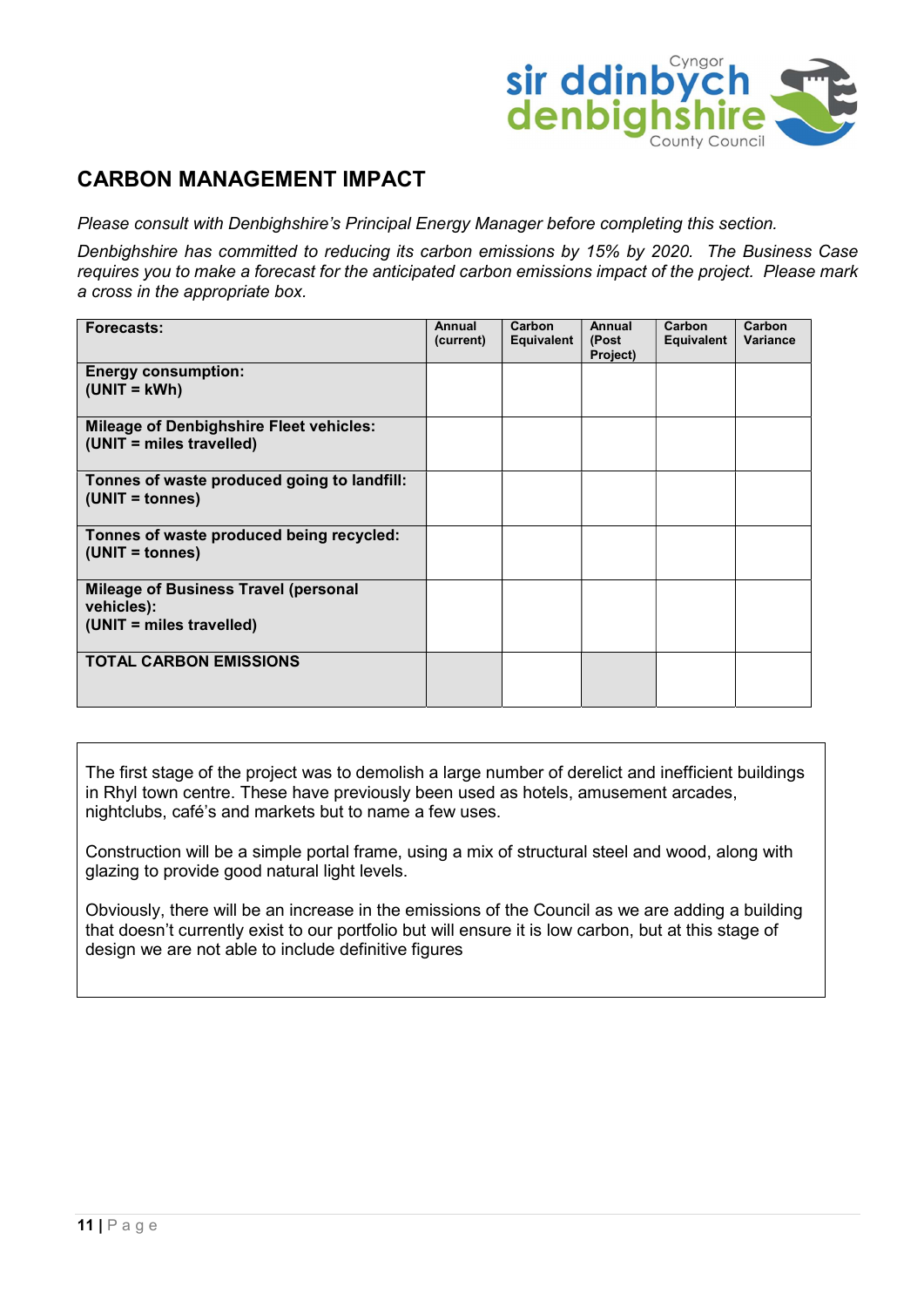

### BIODIVERSITY IMPACT

Please consult with Denbighshire's Biodiversity Officer before completing this section:

#### joel.walley@denbighshire.gov.uk

The Council has a statutory duty to ensure compliance and enforcement of the habitats regulations (as amended in 2007) and the NERC Biodiversity Duty (2006). At this pre-feasibility stage, what is the anticipated impact on biodiversity of the project? Please mark a cross in the appropriate box.

| Will this project impact on a habitat that supports living organisms | Yes | No |  |
|----------------------------------------------------------------------|-----|----|--|
| (plant or animal)?                                                   |     |    |  |
|                                                                      |     |    |  |

If you have answered yes to the above question, please complete all the following biodiversity sections. If answered no please leave blank

| <b>THREATENED/PROTECTED SPECIES</b>                                | <b>Yes</b> | <b>No</b> |  |
|--------------------------------------------------------------------|------------|-----------|--|
| Will this project impact on any protected or threatened species as |            |           |  |
| defined in Denbighshire's Local Biodiversity Action Plan (LBAP)?   |            |           |  |
|                                                                    |            |           |  |

| <b>ALL SPECIES (including threatened/protected)</b><br>Forecasts: | <b>Current</b><br>number | Post-<br>project<br>number | Variance<br>$(+/-)$ |
|-------------------------------------------------------------------|--------------------------|----------------------------|---------------------|
| Number of plant species present:                                  |                          |                            |                     |
| Number of animal species present:                                 |                          |                            |                     |
| <b>TOTAL NUMBER OF SPECIES PRESENT</b>                            |                          |                            |                     |

Please provide brief details of the action you will be taking in association with this project to protect or enhance biodiversity. Specific reference should be made to the mitigation strategy if the project impacts on any protected or threatened species as defined in Denbighshire's Local Biodiversity Action Plan (LBAP).

In November 2019 a Preliminary Bat Roost Assessment, Nesting Bird Check and Emergence Survey was carried out on the site by Enfys Ecology, through discussion with Joel Walley.

The design team have also had conversations with Joel as a key consultee in the Pre-Application Consultation process.

As advised, the previous demolition work took place outside of the bird nesting season.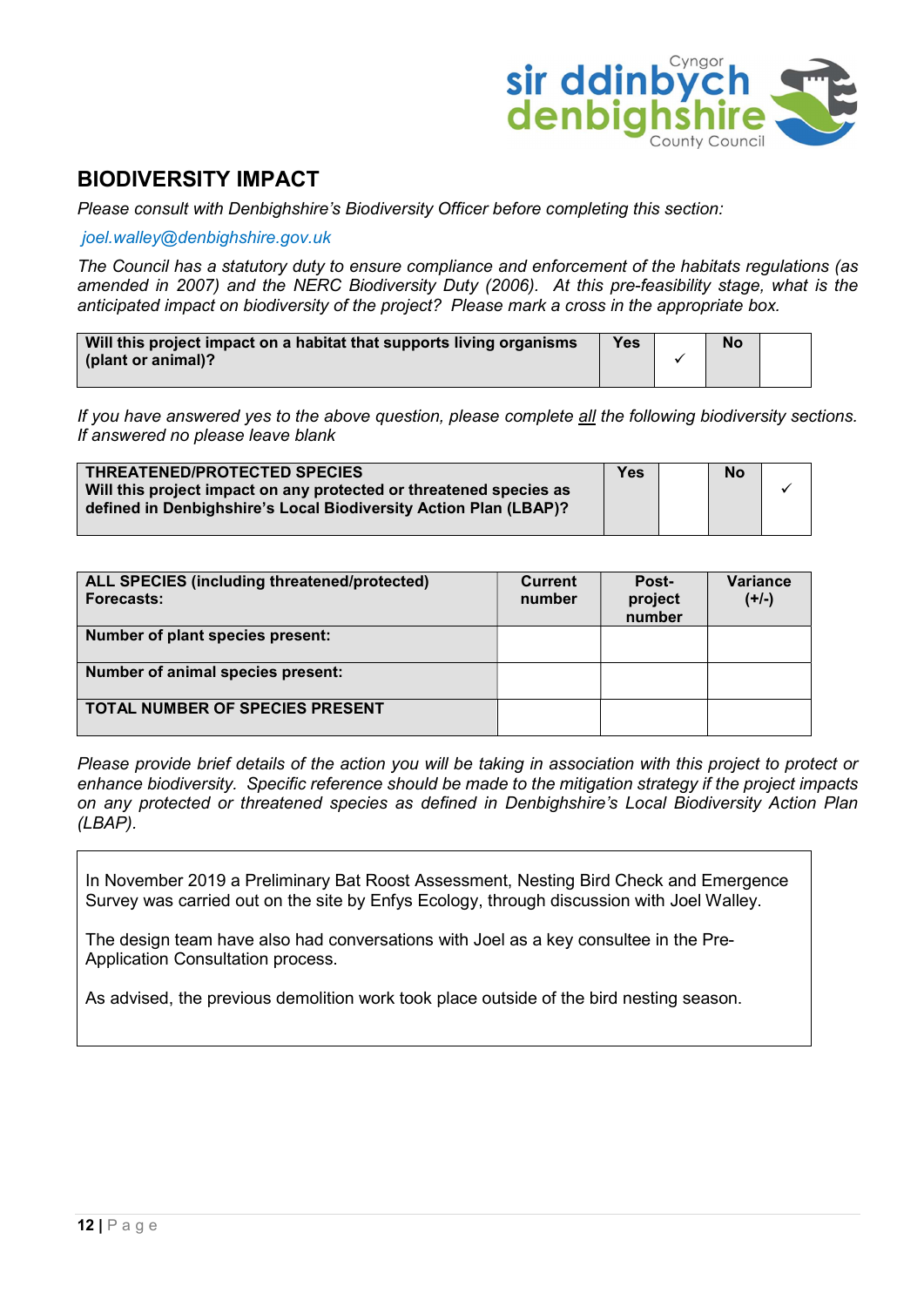

# MAJOR RISKS TO THE PROJECT

A summary of the key risks associated with the project together with the likely impact and plans should they occur

| <b>Key Risk</b>                | <b>Likely Impact</b> | <b>Mitigating Action</b>                                 |
|--------------------------------|----------------------|----------------------------------------------------------|
| Inability to secure additional | Very high            | Regular meetings with various funders to try and source  |
| funding                        |                      | additional funding. E.g. TRI, B4TF, NWEAB.               |
| Not delivering the project     | Very high            | Regular dialogue between project manager, design         |
| within the funding deadline    |                      | team, contractor and funders to ensure smooth delivery.  |
| Not receiving the ERDF grant   | Very High            | Approval in principle received and regular dialogue with |
| funding                        |                      | WG colleagues                                            |
| Increase in build cost         | Very High            | Estimates provided by property consultant and similar    |
|                                |                      | works recently tendered                                  |
| Failure to secure tenants      | High                 | Procurement process commenced to procure an              |
| once developed                 |                      | operator to run the facility on our behalf.              |

#### SUPPORTING INFORMATION

Please list any supporting documents that accompany this Business Case

# COUNTY LANDLORD STATEMENT

Please provide a statement from the County Landlord and where applicable the recommendation of the Asset Management Group

costs in relation to redevelopment involving alteration or demolition of older structures is not uncommon and the increase in materials and contractor costs over the time-line of the project is a significant contributory factor in the need for additional funding. While the proposals are supported in terms of contribution to regeneration and enhancement of the Town Centre, consideration of the decarbonisation agenda, ongoing operational and maintenance costs and general quality of the development should not be compromised through the need to reduce initial construction costs.

Supplied by: David Lorey **Date: 01/01/2022** 

# CHIEF FINANCE OFFICER STATEMENT

Although any overspend on a project is disappointing the reasons in this case are clear and would seem unavoidable. Any failure to complete the project would likely involve significant grant clawback. It is also clear the project will still deliver significant regeneration benefits which will hopefully be the catalyst for further investment. The resultant asset will also remain in the ownership of DCC. For all those reasons I'm comfortable in supporting the recommendation to underwrite the additional £1.5m required from within the capital plan. As highlighted in the report it is important that the project continues to pursue all possible avenues to bring external funding into the project to minimise the input required from the Council and this will be monitored carefully over the coming months.

Supplied by: Steve Gadd **Supplied by:** Steve Gadd **Date: 31/01/2022**